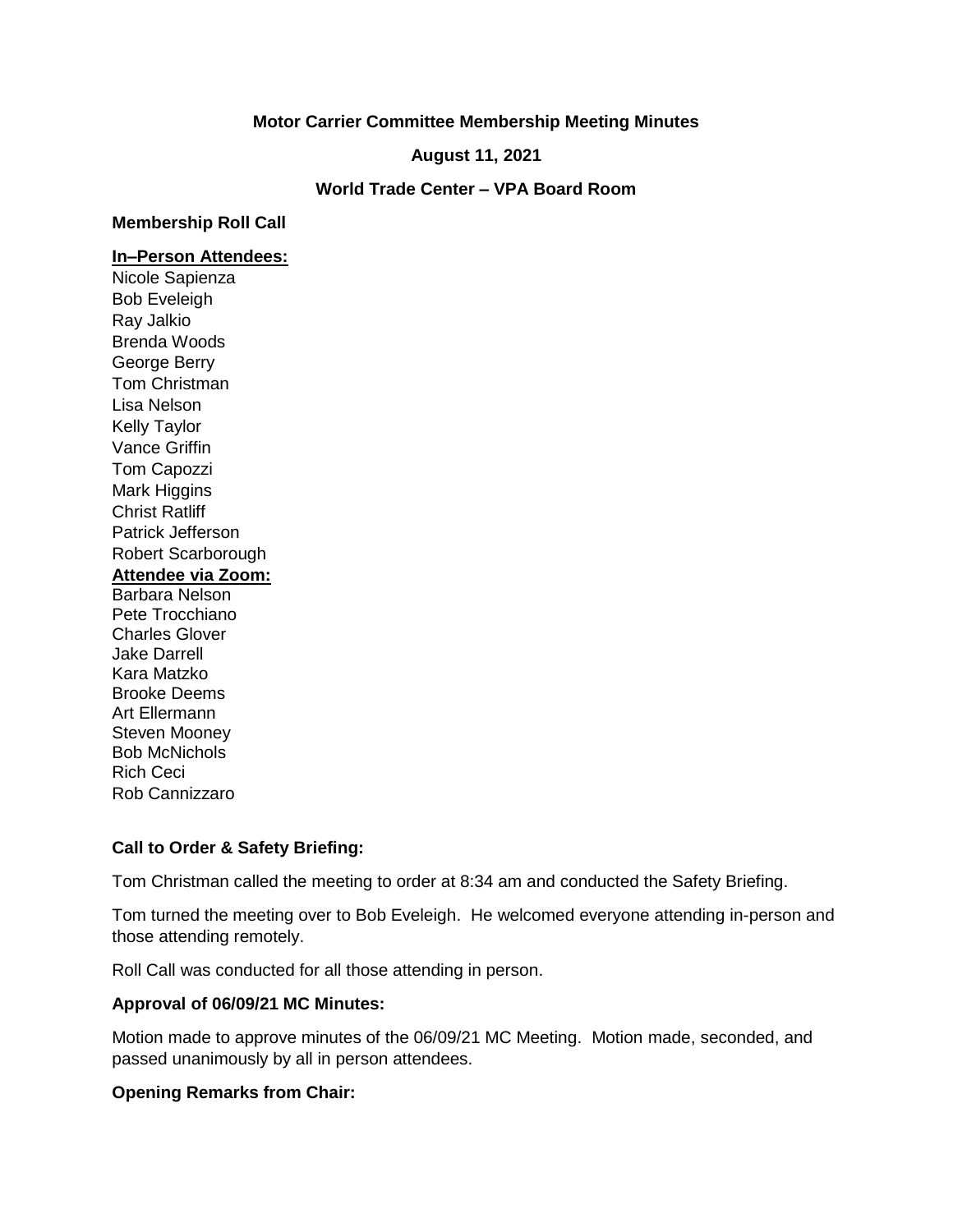Nicole Sapienza expressed how happy she was to see everyone in person.

Pier Committee was given an "A" for their efforts in addressing concerns and resolving the same.

# **Pier Committee Update – Bob Eveleigh:**

Pier Committee continues to meet every 2 weeks.

Agenda shrinking – but working on several issues. Several close to completion others will take a bit longer.

Volume projections are usually discussed as well as metrics during the Pier Committee Meetings.

Rail movement continues to be addressed as well as Port hours, added and subtracted.

A bigger concern is chassis availability. More and more customers are holding containers at their facilities and that creates a problem.

The Motor Carrier experience is often discussed for positive and negative comments.

## **Guest Speaker – Sgt. Robert Scarborough, VA State Police:**

Sgt. Scarborough shared that he has been with the VA State Police for 15 years. He is currently in the Suffolk Office and a member of the Motor Carrier Safety Unit.

Sgt. Scarborough detailed a presentation on the Motor Carrier Safety Unit. See attached slides.

Nicole Sapienza and George Berry had questions for Sgt. Scarborough and all questions were answered to their satisfaction.

Lots of good dialogue with attendees and Sgt. Scarborough. He was thanked for his time and his informative presentation.

#### **Port of Virginia Updates:**

#### **Commercial - Tom Capozzi:**

Tom gave an update on volumes and various other Port data points. See attached slides.

#### **Operations Update – Vance Griffin:**

Vance gave an update on trucker turn times and various other Port data points. See attached slides.

Vance was asked to breakdown results between Imports and Exports. Vance will have this data for the next meeting.

Vance was also asked to see what "same day" reservation data looks like. Vance will have this data for the next meeting.

## **TRS Update – Mark Higgins:**

Mark Higgins gave an update on the Terminal Reservation System and recent results of the same. See slides attached.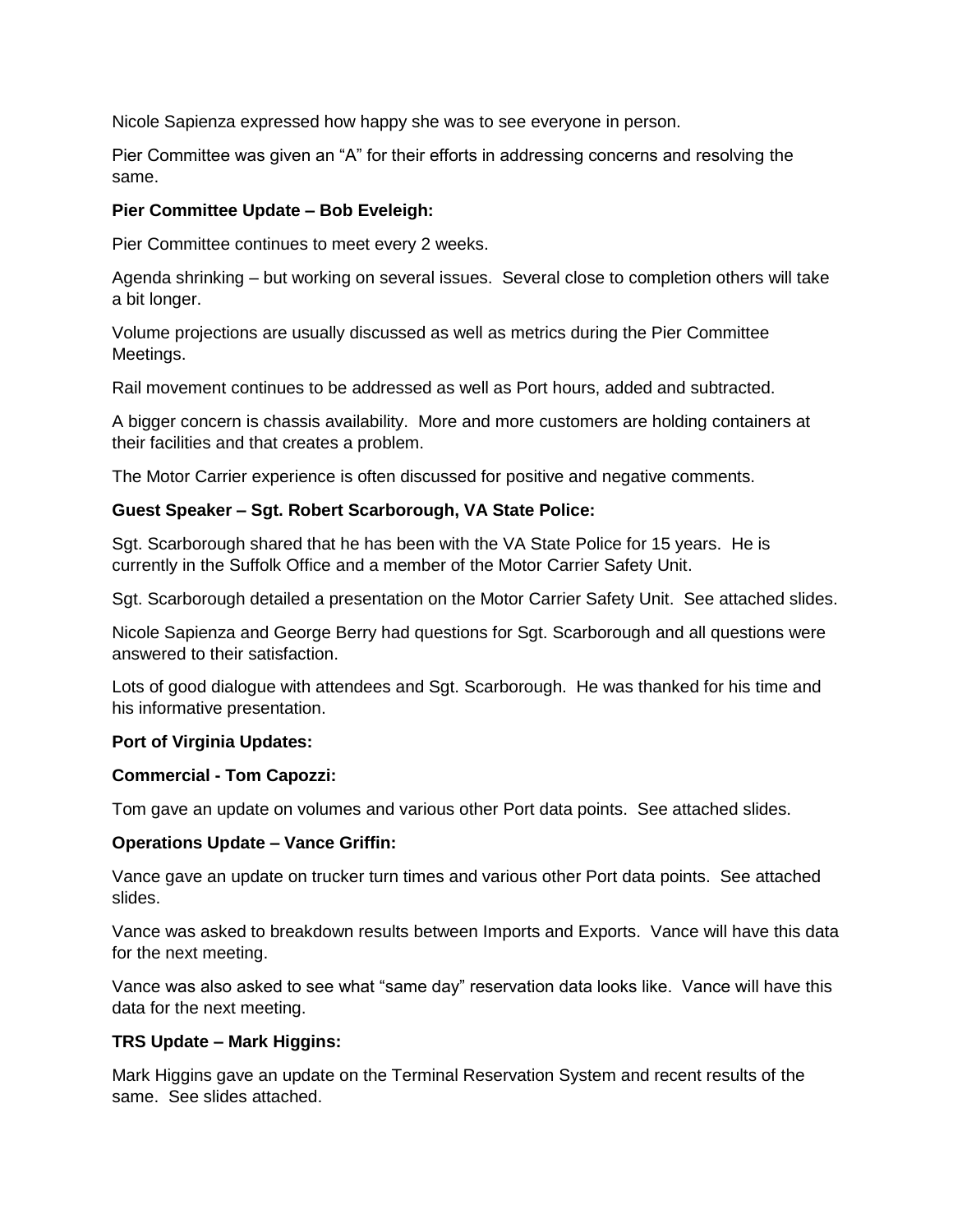### **HRCP II – Chris Ratliff:**

Chris Ratliff gave an update on HRCPII. See slides attached.

## **POV Cybersecurity Update – Rich Ceci:**

Rich Ceci gave a POV Cybersecurity Update.

Rich stated that the Cybersecurity space will be a battle zone for years to come – and we don't have all the answers, but we are doing some great things related to this area.

Rich discussed a recent Maersk incident and the ransomware involved with the same.

He described an incident that occurred in December 2020 and the details involved to resolve it. We need to make sure we have all of our information backed up.

Rich gave an oversight of the Port of Virginia's recent Cybersecurity efforts and tests that have been performed.

3 months ago we received a grant that will provide an elevated level of monitoring and remediating for the Port of Virginia. This will be helpful to POV and all of its partners. We look forward to the future and the assistance we can give in the Cybersecurity arena.

Rich asked everyone to please take cybersecurity seriously!

### **Future Initiatives/Open Agenda Item:**

Nicole asked Chris Ratliff about the availability of tri-axles. Chris responded that these units are scarce.

Nicole asked how high the stacks were at VIG? Stacks have been evacuated of empties and are in good shape per Mark Higgins.

Nicole asked how long the truckers are being held outside of the OCR portal, which is not included in the turn times? Patrick stated that drivers are not being held outside intentionally. Gates can only hold so many trucks and we push them through as quickly as possible. He said 15-20 max would be the time drivers would be held outside the OCR portal.

Is there a chassis corral at VIG? No there is not, some chassis are repaired there and that will sometimes result in good chassis being seen there at certain times but we do not supply inventory at VIG. All agreed to take a look at this matter for mutual resolution.

Drivers asked about the empty in-gate algorithm. George Berry also asked about this matter.

Drivers backing into the stack are not recognizing the RFID and are not being recognized in the queue. Drivers have been told to call to make sure they are being recognized.

#### **The meeting was adjourned at:**

9:58 am

## **Next Meeting:**

October 13, 2021 – 8:30 am – World Trade Center Board Room